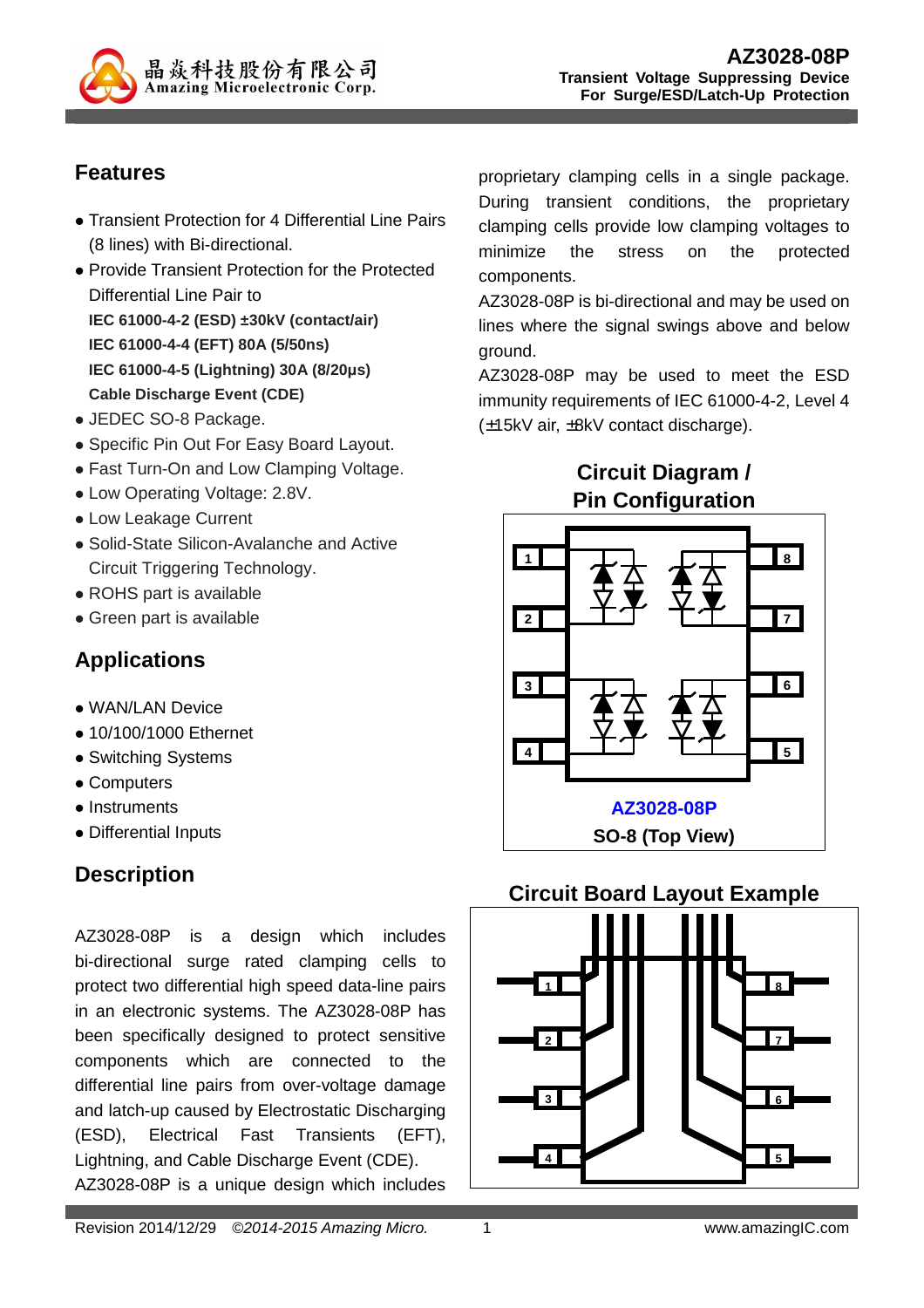

#### **SPECIFICATIONS**

| <b>ABSOLUTE MAXIMUM RATINGS</b>      |                             |                 |              |  |
|--------------------------------------|-----------------------------|-----------------|--------------|--|
| <b>PARAMETER</b>                     | <b>SYMBOL</b>               | <b>RATING</b>   | <b>UNITS</b> |  |
| Peak Pulse Current (tp =8/20us) for  |                             | 30              |              |  |
| each differential line pair          | Ipp                         |                 | A            |  |
| ESD per IEC 61000-4-2 (Contact /Air) |                             |                 |              |  |
| for each differential line pair      | V <sub>ESD</sub>            | ±30             | kV           |  |
| <b>Lead Soldering Temperature</b>    | ${\sf T}_{\sf SOL}$         | 260 (10 sec.)   | $^{\circ}C$  |  |
| <b>Operating Temperature</b>         | ${\mathsf T}_{\textsf{OP}}$ | $-55$ to $+125$ | $\rm ^{o}C$  |  |
| Storage Temperature                  | ${\mathsf T}_{\text{STO}}$  | $-55$ to $+150$ | $\rm ^{o}C$  |  |

| <b>ELECTRICAL CHARACTERISTICS</b> |                   |                                                   |            |            |                             |              |
|-----------------------------------|-------------------|---------------------------------------------------|------------|------------|-----------------------------|--------------|
| <b>PARAMETER</b>                  | <b>SYMBOL</b>     | <b>CONDITIONS</b>                                 | <b>MIN</b> | <b>TYP</b> | <b>MAX</b>                  | <b>UNITS</b> |
| Reverse Stand-Off Voltage         | $V_{RWM}$         | T=25 $\degree$ C.                                 |            |            | 2.8                         | $\vee$       |
| Reverse Leakage Current           | $I_{\text{Leak}}$ | $V_{RWM}$ = 2.8V, T=25 <sup>o</sup> C (Each Line) |            |            | 1                           | μA           |
| Reverse Breakdown Voltage         |                   | $I_{BV} = 1 \text{mA}, T = 25 \text{ °C}.$        | 3          |            |                             | $\vee$       |
|                                   | $V_{BV}$          | (Each Differential Line Pair)                     |            |            |                             |              |
|                                   | $V_{SB}$          | $I_{SB} = 50mA$ .                                 | 2.8        |            |                             | $\vee$       |
| Snap-Back Voltage                 |                   | (Each Differential Line Pair)                     |            |            |                             |              |
|                                   | $V_{CL}$          | $I_{PP}$ =5A, tp=8/20us, T=25 °C.                 |            |            | $\vee$<br>$12 \overline{ }$ |              |
| <b>Clamping Voltage</b>           |                   | (Each Differential Line Pair)                     |            |            |                             |              |
| <b>Clamping Voltage</b>           | $V_{CL}$          | $I_{PP}$ =24A, tp=8/20us, T=25 °C.                |            |            | 16                          | $\vee$       |
|                                   |                   | (Each Differential Line Pair)                     |            |            |                             |              |
| <b>Clamping Voltage</b>           | $V_{CL}$          | $I_{PP}$ =30A, tp=8/20us, T=25 °C.                |            |            |                             | $\vee$       |
|                                   |                   | (Each Differential Line Pair)                     |            |            | 18                          |              |
|                                   | $C_{IN}$          | $V_R = 0V$ , f = 1MHz, T=25 °C.                   |            |            |                             |              |
| <b>Channel Input Capacitance</b>  |                   | (Each Differential Line Pair)                     | 3.0        |            | 4.5                         | pF           |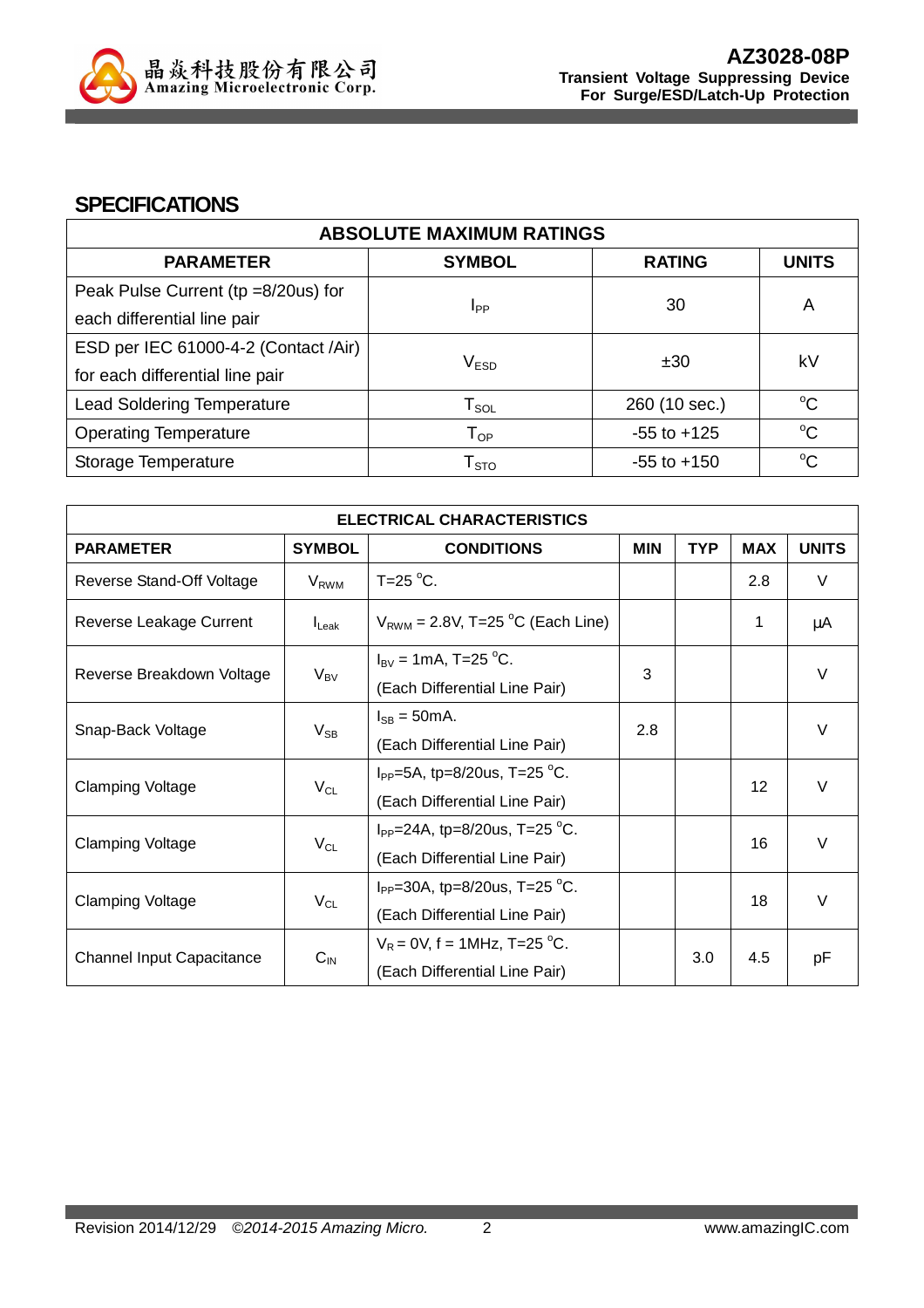

**Differential Line Pair**

**Waveform Parameters: tr=8**µ**s td=20**µ**s**

**DUT TLP\_I**

# **Typical Characteristics**



**Insertion Loss S21**



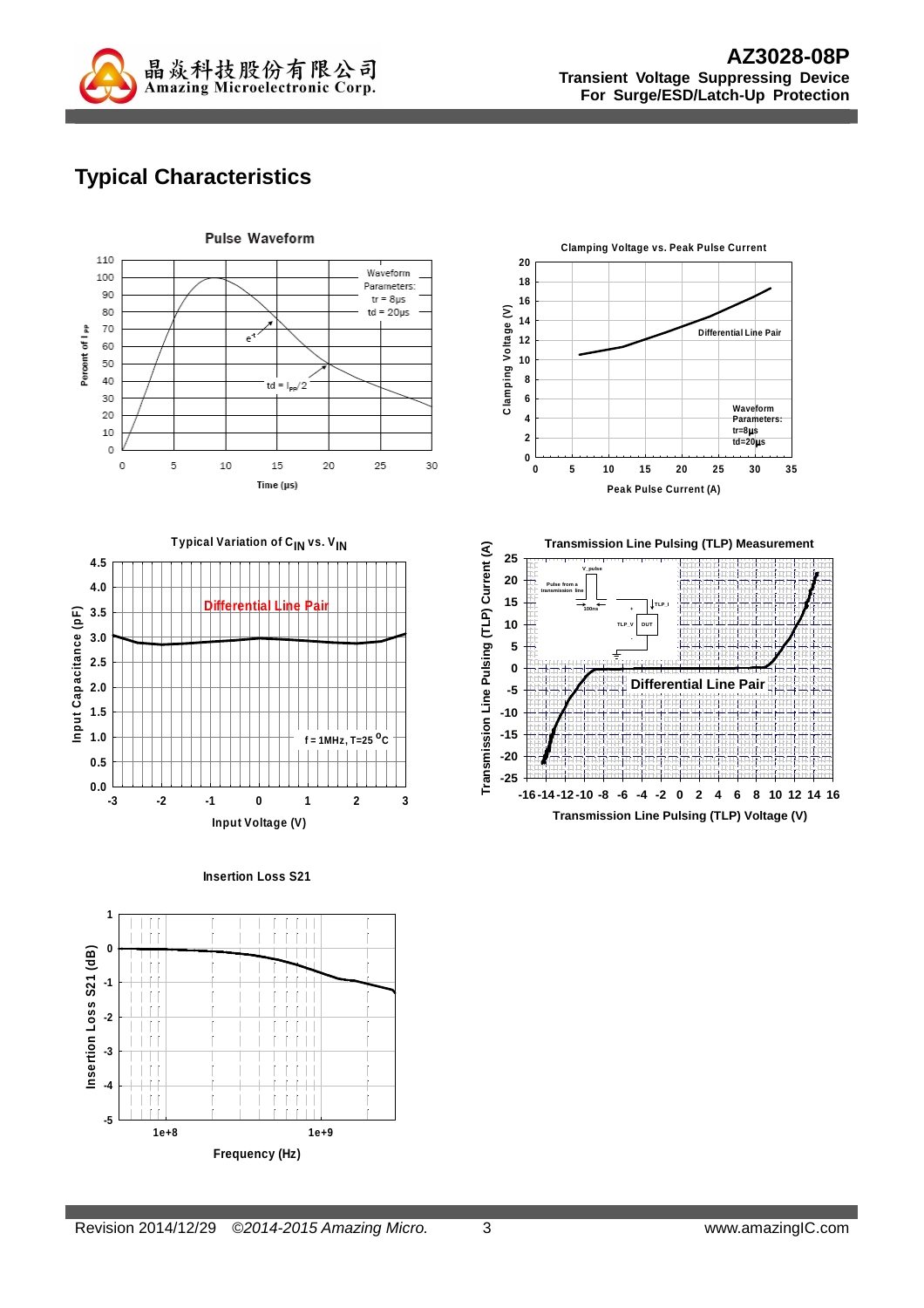

### **Applications Information**

The AZ3028-08P is designed to protect eight lines against System ESD/EFT/Lightning pulses by clamping them to an acceptable reference. It provides bi-directional protection.

The usage of the AZ3028-08P is shown in Fig. 1. It can be configured to protect four high speed line pairs (eight lines). The first line pair is connected to Pin-1 and Pin-2, simultaneously. The second line pair is connected to Pin-3, and Pin-4, simultaneously. The third line pair is connected to Pin-5 and Pin-6, simultaneously. The fourth line pair is connected to Pin-7, and Pin-8, simultaneously. The traces must be connected at the bottom of AZ3028-08P.

In order to obtain enough suppression of ESD induced transient, good circuit board is critical. Thus, the following guidelines are recommended:

- Minimize the path length between the protected lines and the AZ3028-08P.
- Place the AZ3028-08P near the input terminals or connectors to restrict transient coupling.
- The ESD current return path to ground should be kept as short as possible.
- Use ground planes whenever possible.
- NEVER route critical signals near board edges and near the lines which the ESD transience easily injects to.



**Fig. 1 Configuration for protecting two differential line pairs**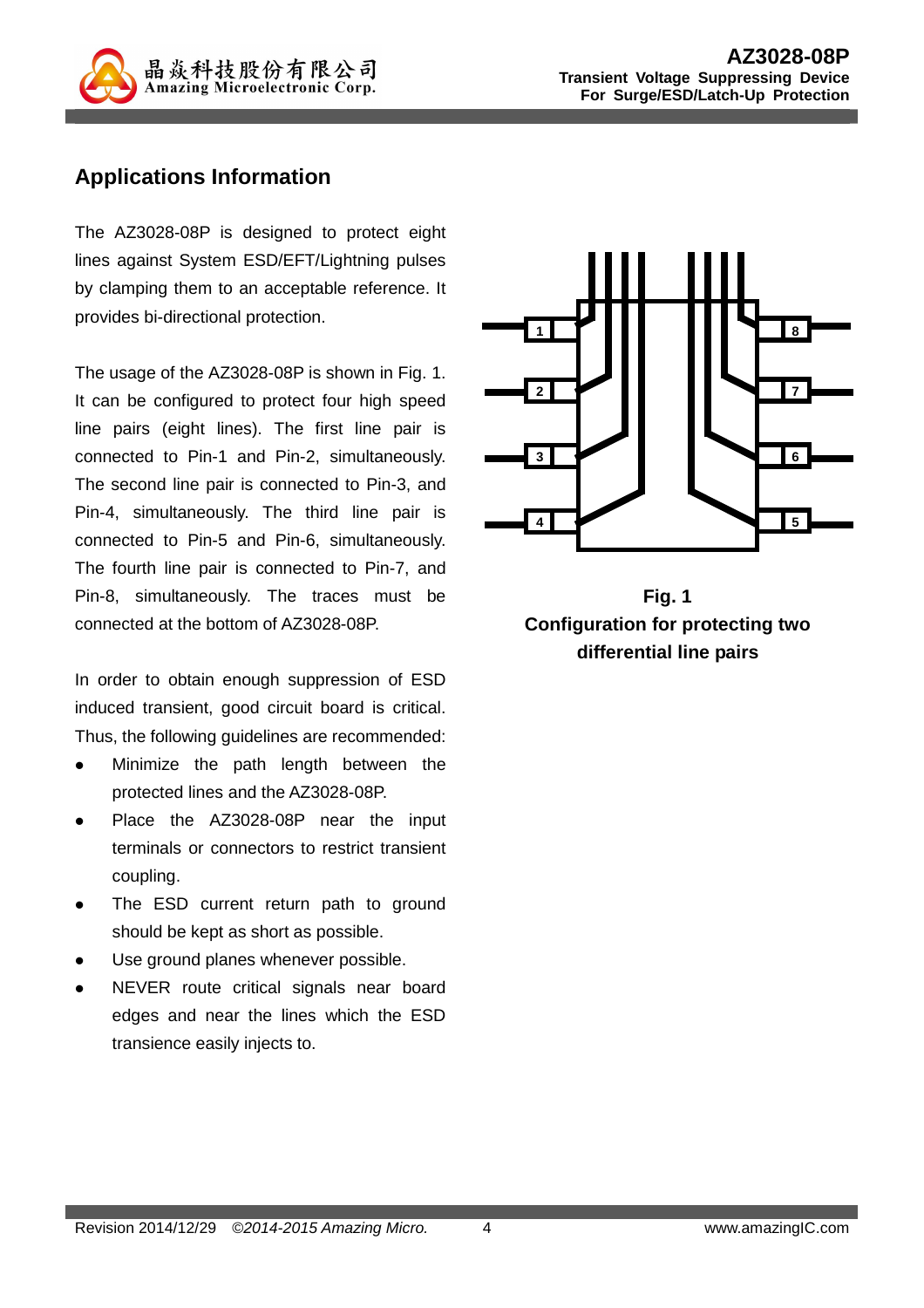

## **Typical Applications**

The Gigabit Ethernet protection circuit with AZ3028-08P is shown in Fig. 2. One AZ3028-08P is used for Line-to-Line protection. Two Amazing's 6-pin TVS arrays, such as AZ3133-04F, can be used for Line-to-Ground protection. To further suppress transient voltage on VCC and LED, Amazing's 2-pin TVS array, such as AZ3005-01G, can be chose.



**Fig. 2 Gigabit Ethernet Protection Circuit**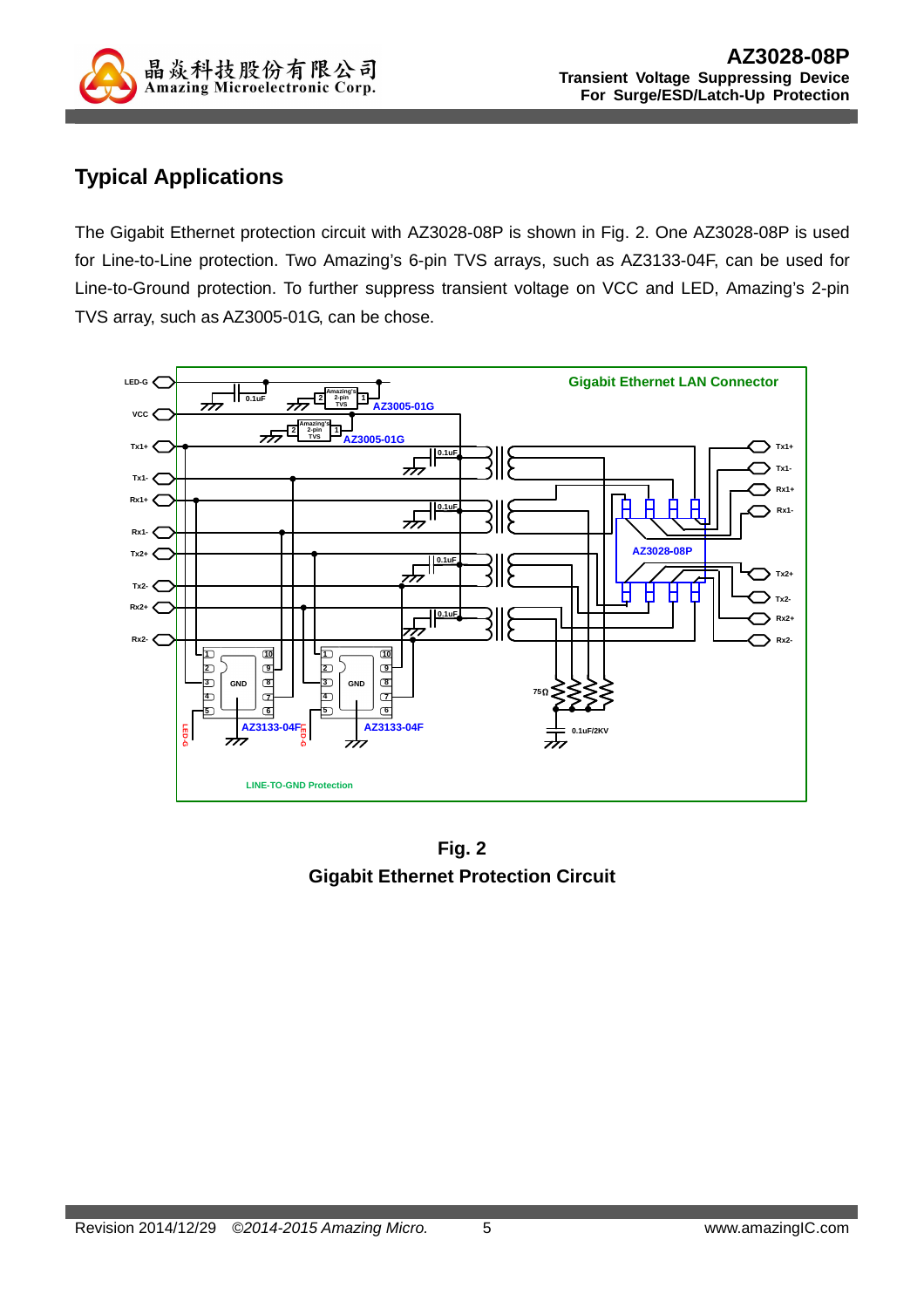

### **Mechanical Details**



TOP VIEW **SIDE VIEW** h

END VIEW



#### **PACKAGE DIMENSIONS**

**SO-8** 

| Symbol         |          | <b>Millimeters</b> |         | Inches |  |
|----------------|----------|--------------------|---------|--------|--|
|                | min      | max                | min     | max    |  |
| A              | 1.35     | 1.75               | 0.053   | 0.069  |  |
| A <sub>1</sub> | 0.10     | 0.25               | 0.004   | 0.010  |  |
| A2             | 1.35     | 1.55               | 0.053   | 0.061  |  |
| b              | 0.33     | 0.51               | 0.013   | 0.020  |  |
| $\mathsf{C}$   | 0.17     | 0.26               | 0.007   | 0.010  |  |
| D              | 4.70     | 5.10               | 0.185   | 0.201  |  |
| E              | 3.70     | 4.10               | 0.146   | 0.161  |  |
| E <sub>1</sub> | 5.80     | 6.20               | 0.228   | 0.244  |  |
| e              | 1.27 BSC |                    | 0.05BSC |        |  |
|                | 0.40     | 1.27               | 0.016   | 0.050  |  |
| θ              | 0        | 8                  | 0       | 8      |  |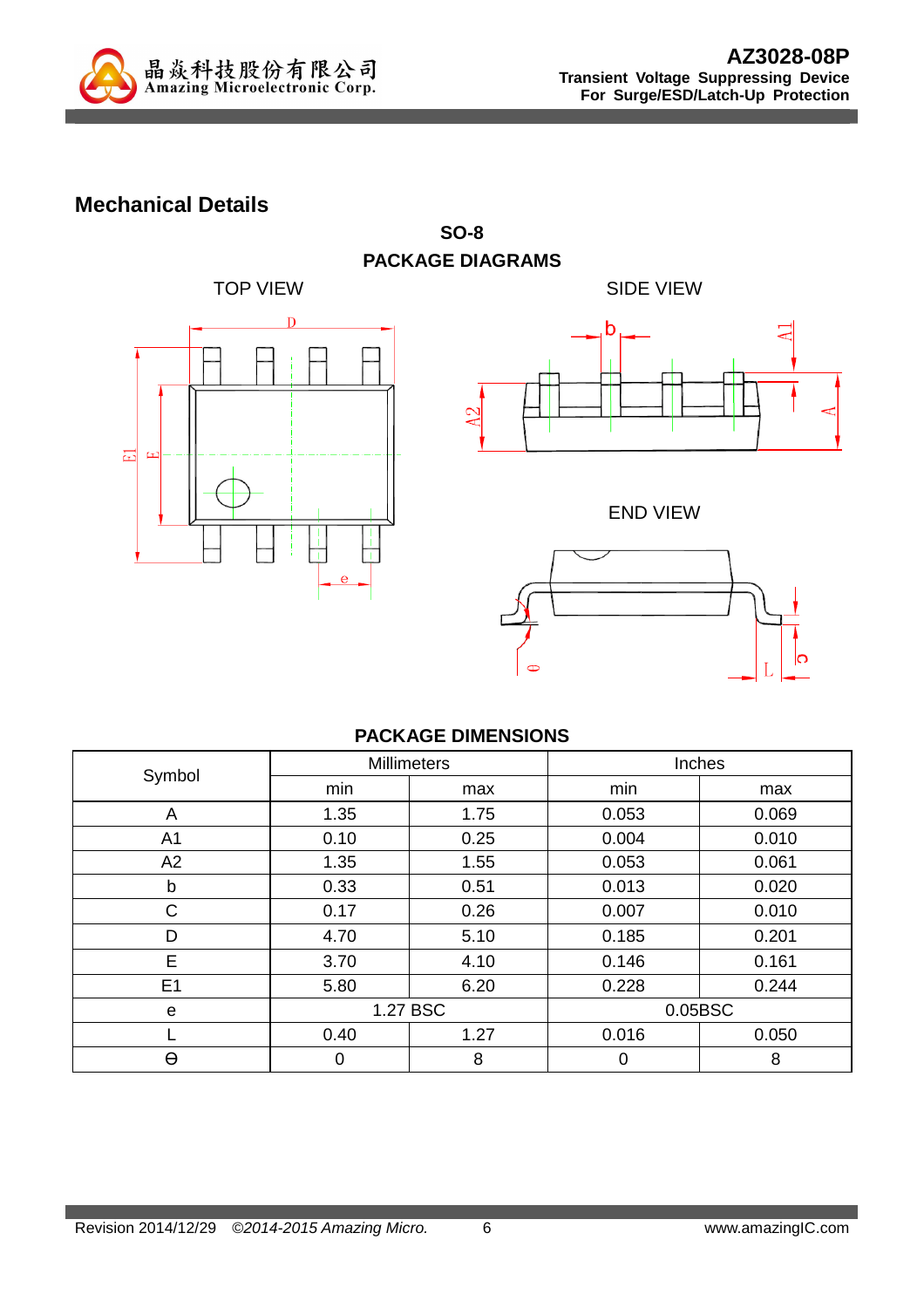

## **LAND LAYOUT**



| <b>Dimensions</b> |                   |               |  |
|-------------------|-------------------|---------------|--|
| <b>Index</b>      | <b>Millimeter</b> | <b>Inches</b> |  |
| A                 | 7.40              | 0.291         |  |
| В                 | 3.00              | 0.118         |  |
| C                 | 2.20              | 0.087         |  |
| D                 | 5.20              | 0.205         |  |
| Е                 | 1.27              | 0.050         |  |
| x                 | 0.60              | 0.24          |  |

Notes:

This LAND LAYOUT is for reference purposes only. Please consult your manufacturing partners to ensure your company's PCB design guidelines are met.

## **MARKING CODE**



302808P = Device Code WWXXG = Date Code

| <b>Part Number</b> | <b>Marking Code</b> |
|--------------------|---------------------|
| AZ3028-08P         | 302808P             |
| (Green Part)       | <b>WWXXG</b>        |

Note. Green means Pb-free, RoHS, and Halogen free compliant.

#### **Ordering Information**

| PN#            | Material | $TV$ pe | Reel size | MOQ           | MOQ/internal box | MOQ/carton                                   |
|----------------|----------|---------|-----------|---------------|------------------|----------------------------------------------|
| AZ3028-08P.RDG | Green    | T/R     | 13 inch   | $2,500$ /reel |                  | 1 reel=2,500/box $\vert$ 5 box=12,500/carton |